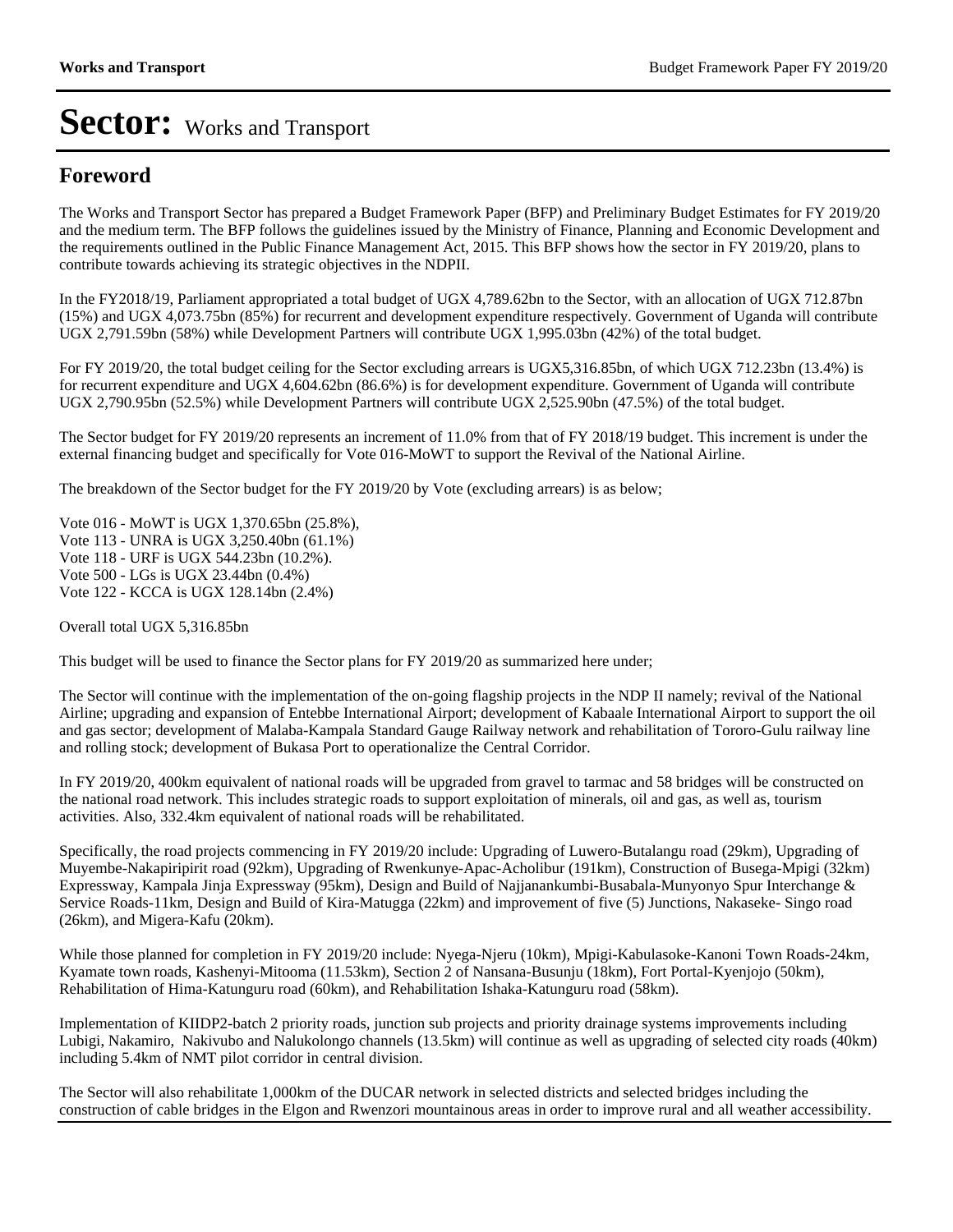Research and training in alternative and cheaper technologies for road development and maintenance will continue and 100km of roads will be constructed using probase technology while 230km of roads (national and DUCAR) will be constructed using low cost sealing technology.

Through URF, the Sector will spend UGX 312.5bn on maintenance of national roads, UGX 184.2bn on maintenance of DUCAR network and UGX 30.5bn on the maintenance of city roads. In addition, in order to protect our road network, the Sector has planned to strengthen axle load control through the procurement of high speed weigh-in-motion weighbridges, relocation of Lukaya, Mbale and Kasese weigh stations and construction of new weigh stations at Rwentobo, Kamdini and Kampala weigh stations. The Sector will also ensure that the road equipment is maintained in good condition to enable the Districts, Municipalities and Force Account units carry out effective road maintenance on their respective network during the financial year.

The Sector recognizes the need to address key issues including gender and equity, non-motorized transport and climate change. Therefore, the General specifications for roads and bridge works, and Sector HIV/Aids and gender policy statements and guidelines will be reviewed to address these issues. Monitoring compliance of construction projects to construction standards, environmental and social safeguards, and gender and equity will be strengthened as well during the financial year.

The Sector is committed to improving transport safety and plans to complete the amendment of the Traffic and Road Safety Act 1998, and vehicle and driver registration, testing/ inspection and licensing will be strengthened, and the road crash database will be established. Safety awareness campaigns will continue and the establishment of search and rescue facilities on Lakes Victoria, Albert and Kyoga will commence.

Finally, in order to ensure effective and safe continuation of the national road network and provision of transport services to islands and other hard to reach areas, the Sector will maintain the existing ferry operations and also conclude the procurement/construction of ferries for Bukungu-Kagwala-Kaberamaido (BKK), Sigulu islands. It will also procure a motorboat for Lake Bunyonyi to improve connectivity to social services especially for the school going children.

The development of the BFP was guided by the budget strategy for FY 2019/20, policy recommendations from the National Budget Conference for FY 2019/20, the 14th Annual Joint Transport Sector Review, priority interventions in the NDP II, Sector Plans and the NRM Manifesto 2016-2021.

I wish to take this opportunity to thank the Government of Uganda, Development Partners and all Stakeholders for the continued support to the Sector.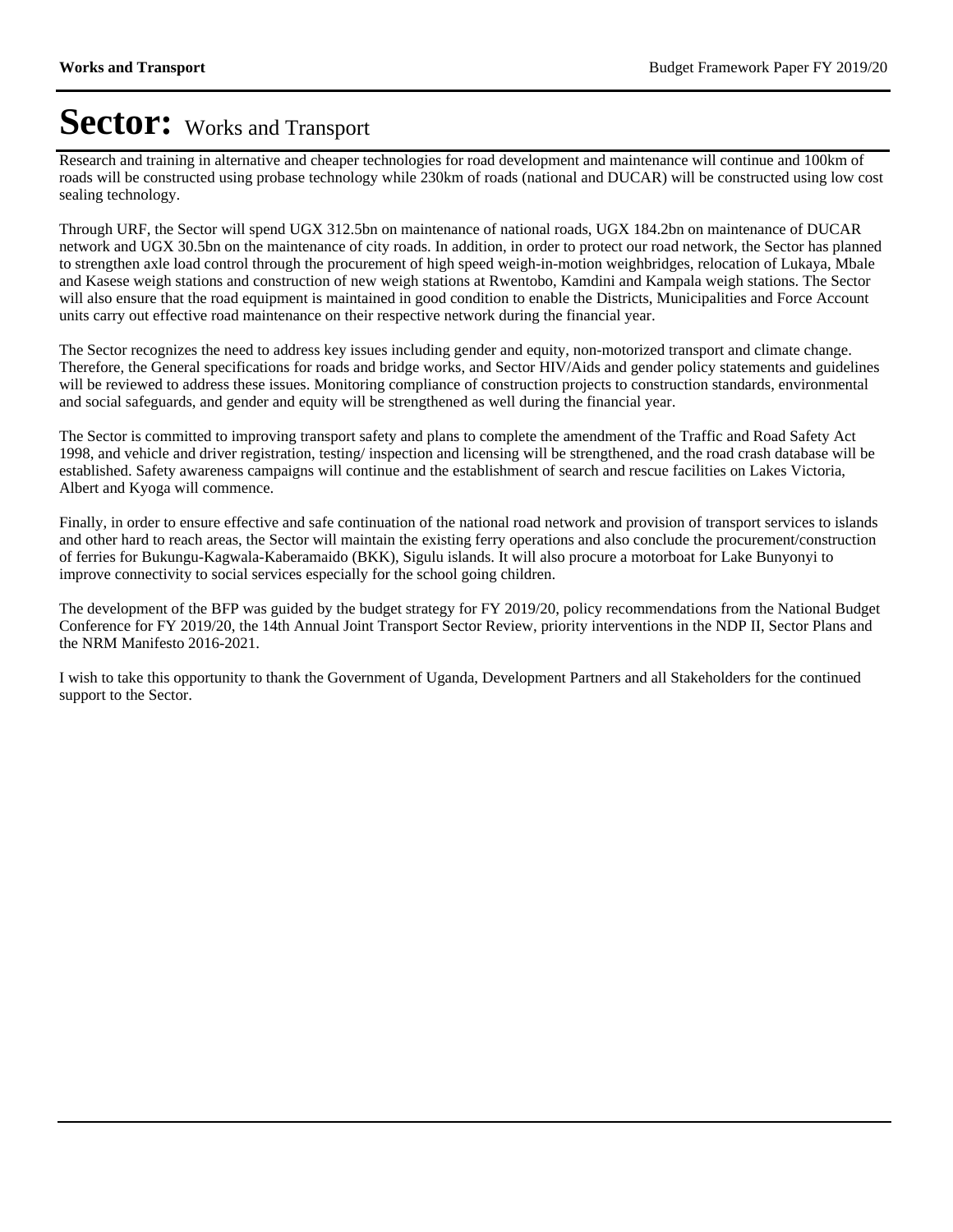| <b>Abbreviations and Acronyms</b> |                                                            |
|-----------------------------------|------------------------------------------------------------|
| CAA                               | Civil Aviation Authority                                   |
| <b>DUCAR</b>                      | District, Urban and Community Access Roads                 |
| <b>EACAA</b>                      | East African Civil Aviation Academy                        |
| <b>EATTFP</b>                     | East African Trade and Transport Facilitation Project      |
| GoU                               | Government of Uganda                                       |
| LGs                               | <b>Local Governments</b>                                   |
| <b>MoWT</b>                       | Ministry of Works and Transport                            |
| <b>NCI</b>                        | National Construction Industry                             |
| <b>NDP</b>                        | National Development Plan                                  |
| <b>NTMP</b>                       | National Transport Master Plan                             |
| <b>RUCs</b>                       | Road User Charges                                          |
| <b>SGR</b>                        | <b>Standard Gauge Railway</b>                              |
| <b>UCICO</b>                      | <b>Uganda Construction Industry Commission</b>             |
| <b>URC</b>                        | <b>Uganda Railways Corporation</b>                         |
| <b>UNRA</b>                       | <b>Uganda National Roads Authority</b>                     |
| <b>URF</b>                        | Uganda Road Fund                                           |
| <b>RTI</b>                        | Rural Transport Infrastructure                             |
| <b>RAMPs</b>                      | Roads Asset Management Programme                           |
| <b>PPP</b>                        | Public Private Partnership                                 |
| <b>OYRMP</b>                      | One Year Road Maintenance Plan                             |
| <b>PSV</b>                        | Public Service Vehicle                                     |
| <b>OSBP</b>                       | One Stop Border Post                                       |
| <b>BRT</b>                        | <b>Bus Rapid Transit</b>                                   |
| <b>LCS</b>                        | Low Cost Sealing                                           |
| <b>BASA</b>                       | <b>Bilateral Air Service Agreement</b>                     |
| <b>BFP</b>                        | <b>Budget Framework Paper</b>                              |
| <b>EIA</b>                        | <b>Environmental Impact Assessment</b>                     |
| ICD                               | <b>Inland Container Depot</b>                              |
| <b>MPS</b>                        | Ministerial Policy Statement                               |
| <b>MELTC</b>                      | Mount Elgon Labor Based Training Centre                    |
| <b>MDAs</b>                       | Ministries Departments and Agencies                        |
| <b>NRSC</b>                       | National Road Safety Council                               |
| <b>UCDP</b>                       | <b>Uganda Computerized Driving Permits</b>                 |
| <b>TSDMS</b>                      | Transport Sector Development Management System             |
| <b>TRSA</b>                       | Traffic and Road Safety Act                                |
| SWG                               | Sector Working Group                                       |
| PRDP                              | Peace Recovery and Development Plan                        |
| <b>RAP</b>                        | <b>Resettlement Action Plan</b>                            |
| <b>PMAESA</b>                     | Port Management Association of Eastern and Southern Africa |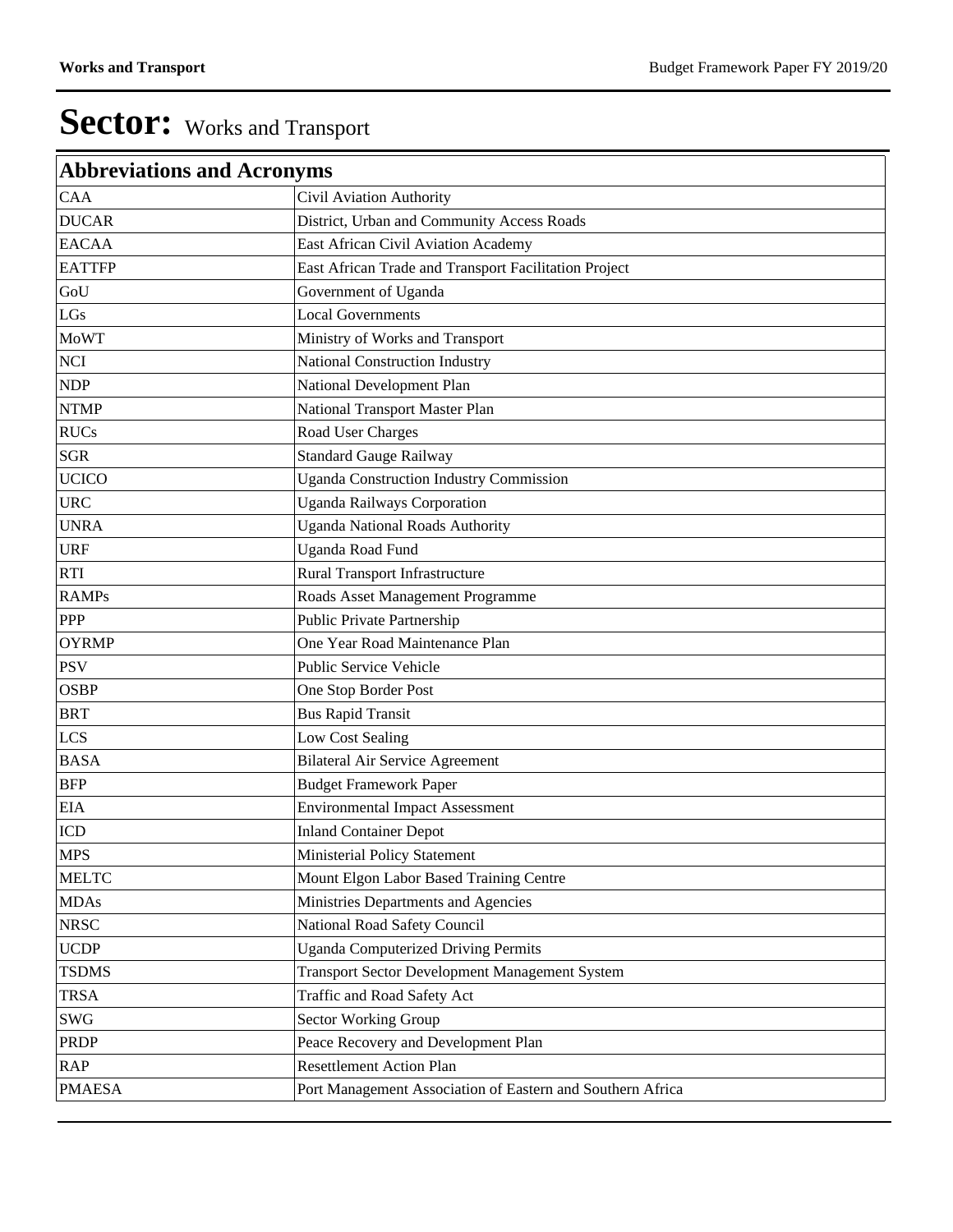| <b>Uganda Shippers Council</b>                                            |
|---------------------------------------------------------------------------|
| <b>International Maritime Organisation</b>                                |
| Light Rail Transit                                                        |
| <b>Inland Container Depot</b>                                             |
| African Maritime Transport Charter                                        |
| <b>Central Material Laboratory</b>                                        |
| Joint Transport Sector Review                                             |
| Project Affected Persons                                                  |
| <b>International Air Transport Association</b>                            |
| International Civil Aviation Organization                                 |
| Maritime Rescue Communication Center                                      |
| Maritime Communication Network                                            |
| Right of Way                                                              |
| <b>Environmental and Social Impact Assessment</b>                         |
| Labor Base Technology                                                     |
| <b>Engineers Registration Board</b>                                       |
| <b>Uganda Institution of Professional Engineers</b>                       |
| Uganda National Association of Building and Civil Engineering Contractors |
| Development Initiative for Northern Uganda                                |
| Sector Development Plan                                                   |
|                                                                           |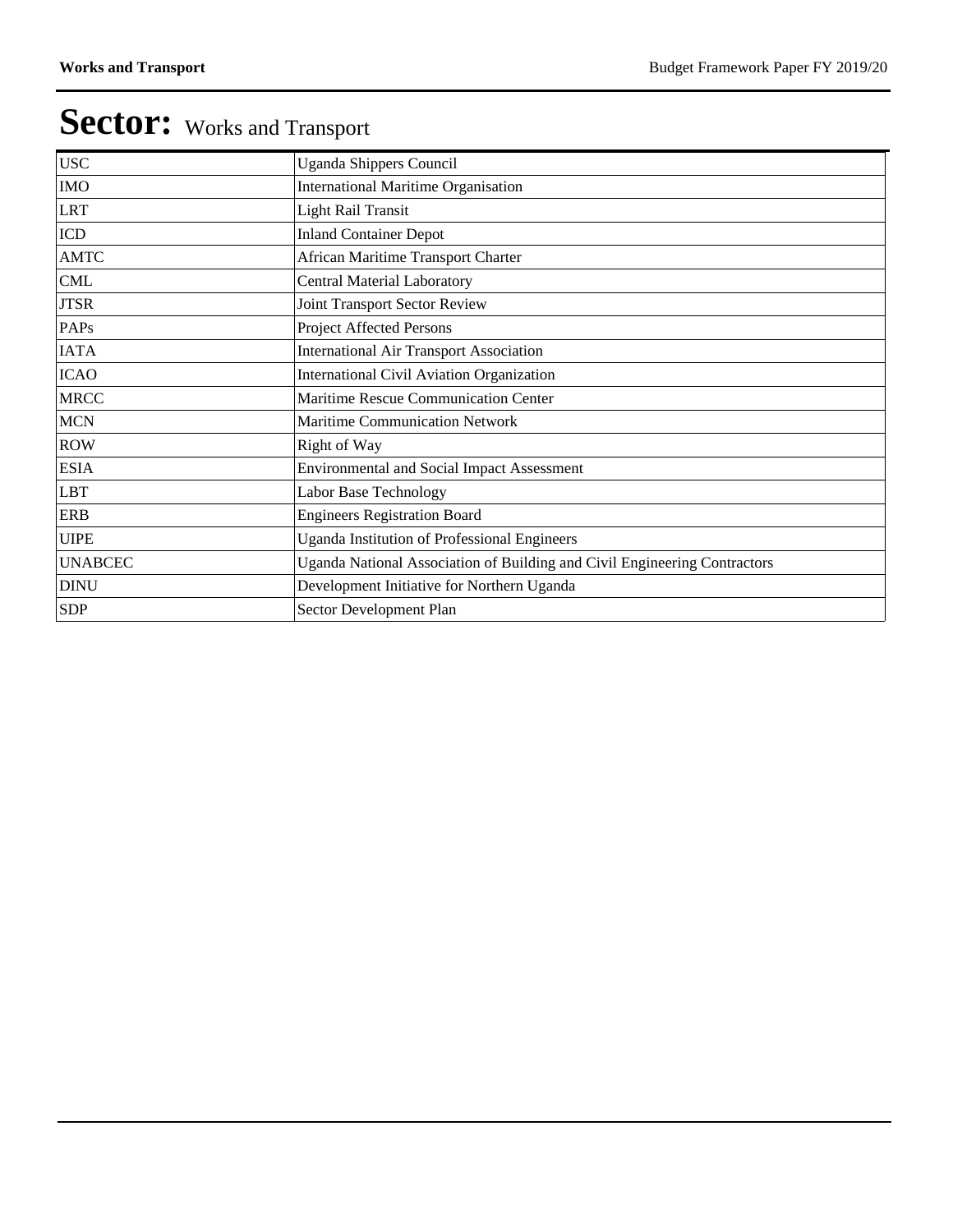### *S1: Sector Overview*

This section provides an overview of Sector Expenditures and sets out the Sector's contribution to the NDP, its policy objectives, and key performance issues.

#### **(i) Snapshot of Sector Performance and Plans\***

|  | Table S1.1 Overview of Sector Expenditure (Ushs Billion) |  |
|--|----------------------------------------------------------|--|
|  |                                                          |  |

|                  |                                    | 2017/18        |                           | 2018/19                           | 2019/20                          |           |           | <b>MTEF Budget Projections</b> |           |
|------------------|------------------------------------|----------------|---------------------------|-----------------------------------|----------------------------------|-----------|-----------|--------------------------------|-----------|
|                  |                                    | <b>Outturn</b> | Approved<br><b>Budget</b> | <b>Spent by</b><br><b>End Sep</b> | <b>Proposed</b><br><b>Budget</b> | 2020/21   | 2021/22   | 2022/23                        | 2023/24   |
| <b>Recurrent</b> | <b>Wage</b>                        | 82.752         | 85.638                    | 20.251                            | 85.638                           | 89.920    | 94.416    | 99.137                         | 104.094   |
|                  | <b>Non Wage</b>                    | 518.815        | 627.228                   | 148.831                           | 626.593                          | 720.583   | 864.699   | 1,037.639                      | 1,245.167 |
| Devt.            | GoU                                | 1,773.315      | 2.078.721                 | 563.483                           | 2.078.721                        | 2.489.777 | 2.489.777 | 2,489.777                      | 2,489.777 |
|                  | Ext. Fin.                          | 589.737        | 1.995.032                 | 118.105                           | 2.525.901                        | 3.347.518 | 4.735.616 | 3.864.897                      | 1.499.806 |
|                  | <b>GoU</b> Total                   | 2,374.882      | 2,791.587                 | 732.565                           | 2,790.953                        | 3,300.280 | 3,448.892 | 3,626.553                      | 3,839.037 |
|                  | <b>Total GoU+Ext Fin</b><br>(MTEF) | 2.964.619      | 4,786,619                 | 850.670                           | 5.316.854                        | 6,647.798 | 8,184.508 | 7,491.450                      | 5,338.843 |
|                  | <b>A.I.A Total</b>                 | 0.228          | 1.111                     | 0.000                             | 1.111                            | 1.211     | 1.311     | 1.411                          | 1.511     |
|                  | <b>Grand Total</b>                 | 2,964.848      | 4,787.730                 | 850.670                           | 5.317.965                        | 6,649.010 | 8,185.820 | 7,492.861                      | 5,340.355 |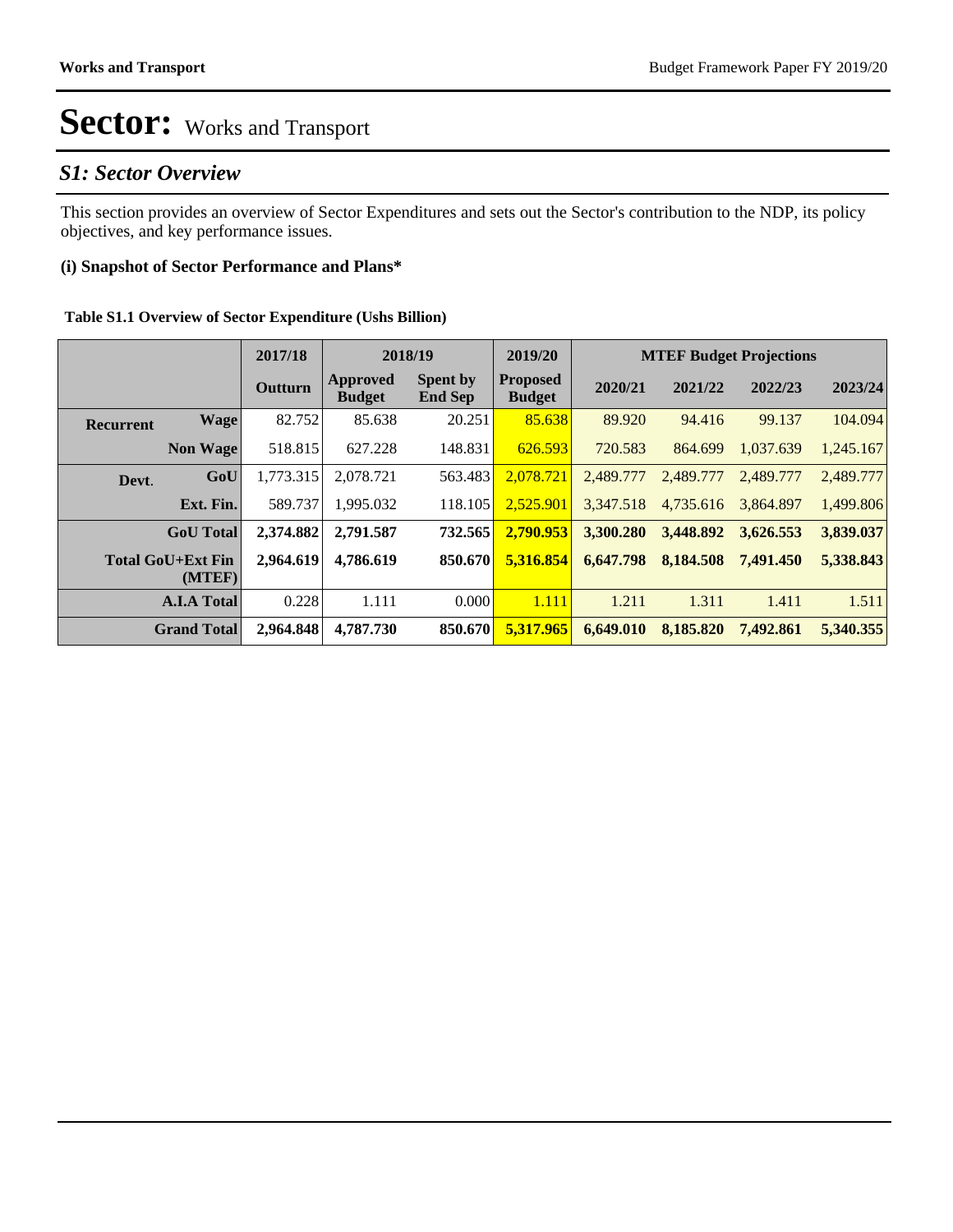#### **(ii) Sector Contributions to the National Development Plan**

The overall Sector objective in the NDPII is to increase the stock and quality of strategic infrastructure in order to accelerate the country's competitiveness.

In the medium term, therefore, the Sector will focus on attaining an increased stock and quality of road, air, rail and inland water transport infrastructure and services in the country through;

 - Development and maintenance of strategic roads in oil and gas, tourism, mining, industrial and agriculture producing areas so as to unlock the economic potential of the country;

 - Rehabilitation and maintenance of district, urban and community access roads to improve rural accessibility and connectivity by the communities through-out the year;

 - Development of Standard Gauge Railway network and rehabilitation of the existing meter-gauge railway network in order to provide fast, reliable and efficient and high capacity transport services in the country;

 - Development of Bukasa port, improvement of maritime transport infrastructure at Port Bell, Jinja Pier and selected landing sites so as to operationalize the Central Corridor;

 - Expansion and upgrading of Entebbe International Airport, development of Kabaale International Airport and revival of the National Carrier. These projects will provide adequate infrastructure and facilities to accommodate future air traffic and reduce the cost of air transport in Uganda;

 - Improvement of transport infrastructure and connectivity within GKMA and construction of express ways and flyovers to reduce traffic congestion and ease movement of transit traffic through GMKA;

 - Provision of Ferry services for effective and safe continuation of national road network and provision of transport services to islands and other hard to reach areas;

 - Development of the national construction industry in order to reduce unit costs of construction and also improve the quality and standards in the construction industry;

- Improvement of transport safety for all modes of transport;

- Improve the capacity of the Sector to address issues of environment, climate change, gender and equity.

Implementation of the above strategic interventions in the Sector will contribute to attainment of the NDP II objectives through improved accessibility to markets and social services, reduced transport costs, increased production and market competitiveness, improved trade, tourism and industrial growth, and job creation.

#### **(iii) Medium Term Sector Policy Objectives**

i) Develop adequate, reliable and efficient multimodal transport network in the Country;

ii) Improve the human resource and institutional capacity of the Sector to efficiently execute the planned interventions;

- iii) Strengthen the National Construction Industry;
- iv) Increase the safety of transport infrastructure and services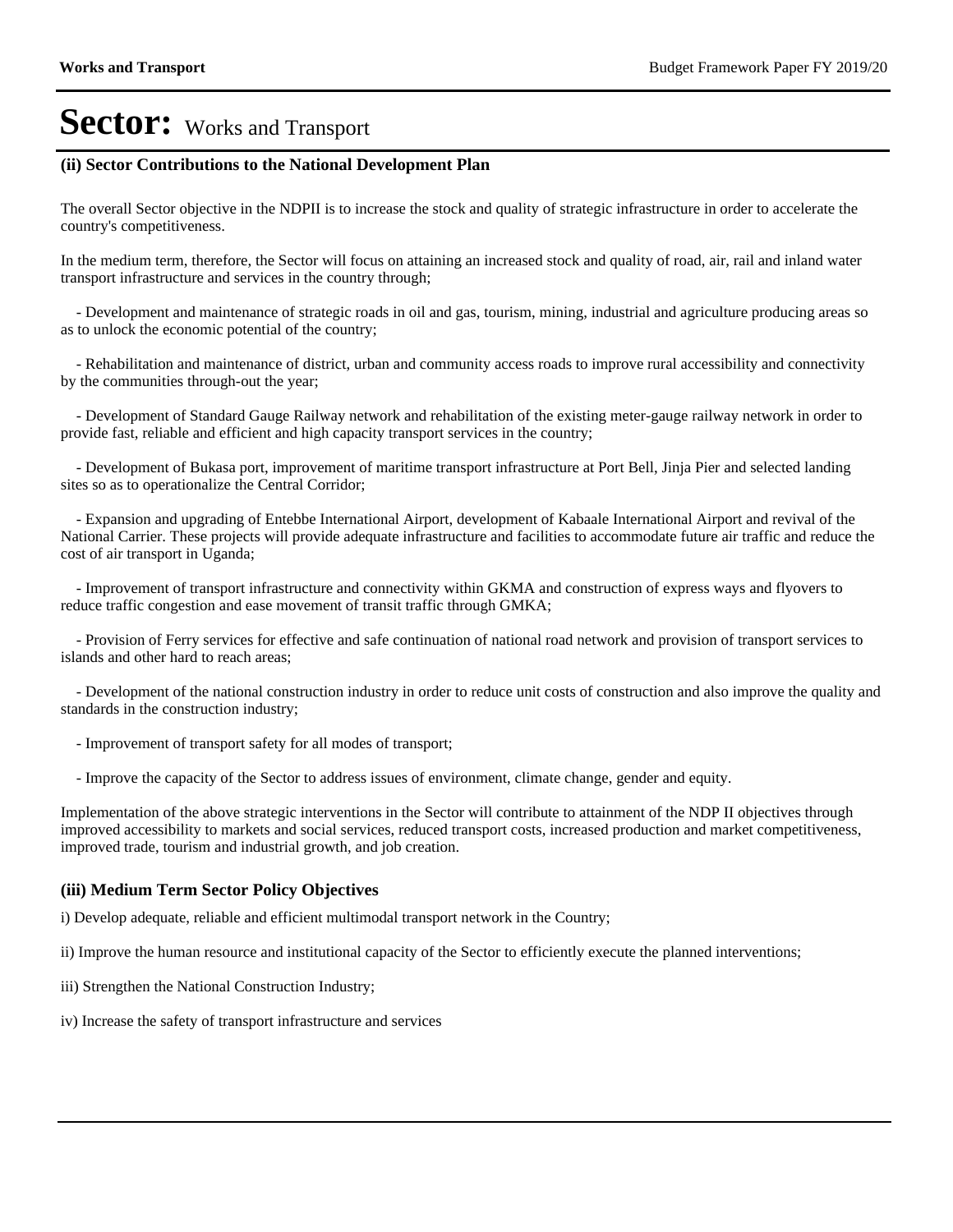#### **(iv) Sector Investment Plans**

The following are the Sector Investment plans by Vote;

Vote 016-MoWT

Land acquisition for Bukasa Port; Dredging, Piling and Swamp surcharging works for Bukasa port executed; Construction works for the development of Kabaale airport (Phase I: 50%); Procurement of air crafts (2No) for the National Airline; Procurement of one motor boat for Lake Bunyonyi; Establishment of Search and Rescue centers on Lakes Victoria, Albert and Kyoga.

Construction of the One Stop Center for Vehicle and driver testing and licensing; Digital Archiving for UCDP records (Phase II) completed; Rehabilitation of Tororo-Gulu railway line commenced; Construction works for Katuna OSBP (Phase 2: 40%).

Rehabilitation of 600km of DUCAR under interconnectivity programme and rehabilitation of 400km of DUCAR under Force Account in selected districts including in Butaleja, Buyende, Luwero, Kamuli, Mayuge, Serere, Kyankwanzi, Buhweju, Dokolo, Hoima, Kapchorwa, Moroto, Kasese, Arua, Adjumani, Sironko, Bulambuli, Rubanda, Kayunga, Mukono, Kaliro and Rakai. Construction of 30km of LCS and 100km of Probase;

Construction of ferry landing sites at Lwanabatya (Kalangala) and Kasenyi (Wakiso);

Construction of Okokor Bridge (Kumi), Gem Farm Bridge, Kingai (Dokolo) Bridge, Muzizi Bridge Abutments and Kagera bridge (Tororo); Aleles, Buhindagye, Kyabahanga, Muzizi, Amua, Karujumba, Amodo, Gem Farm bridge; construction of swamp crossings: Bugiri-Wangobo-Nsokwe-Namunyumya, Kingai, Sezibwa, and Kabindula; and two cable Footbridges in Mt. Elgon/Rwenzori areas.

Upgrading/ rehabilitation of selected urban roads in Gulu, Mityana Municipal Council, Lyantonde T.C, Kabarole M.C, F/Portal M.C, Kapchorwa T.C, and access road to Mbale State Lodge, Bugembe Cathedral, Gayaza High School and Mwiri college; and procurement and distribution of culverts.

Vote 113

Construction of 400km equivalent of national roads

Rehabilitation of 332.4km equivalent of national roads

Construction of 58 Bridges

Acquisition of 1,250 Hectares of land for the Right of Way

Procurement of equipment and machinery (road construction, high speed weigh-in-motion weighbridges, Radio tower communication equipment for the ferries)

Road projects to be completed in FY 2019/20 include: Nyega-Njeru (10km), Mpigi-Kabulasoke-Kanoni Town Roads-24km, Kyamate town roads, Kashenyi-Mitooma (11.53km), Section 2 of Nansana-Busunju (18km), Fort Portal-Kyenjojo (50km), Rehabilitation of Hima-Katunguru road (60km), and Rehabilitation Ishaka-Katunguru road (58km)

Road Projects planned to commence in FY 2019/20 include Upgrading of Luwero-Butalangu road (29km), Upgrading of Muyembe-Nakapiripirit road (92km), Upgrading of Rwenkunye-Apac-Acholibur (191km), Construction of Busega-Mpigi (32km) Expressway, Kampala Jinja Expressway (95km), Design and Build of Najjanankumbi-Busabala-Munyonyo Spur Interchange & Service Roads-11km, Design and Build of Kira-Matugga (22km) and improvement of five (5) Junctions, Nakaseke- Singo road (26km), and Migera-Kafu (20km).

Vote 118

Construction of URF office premises - 20% works completed.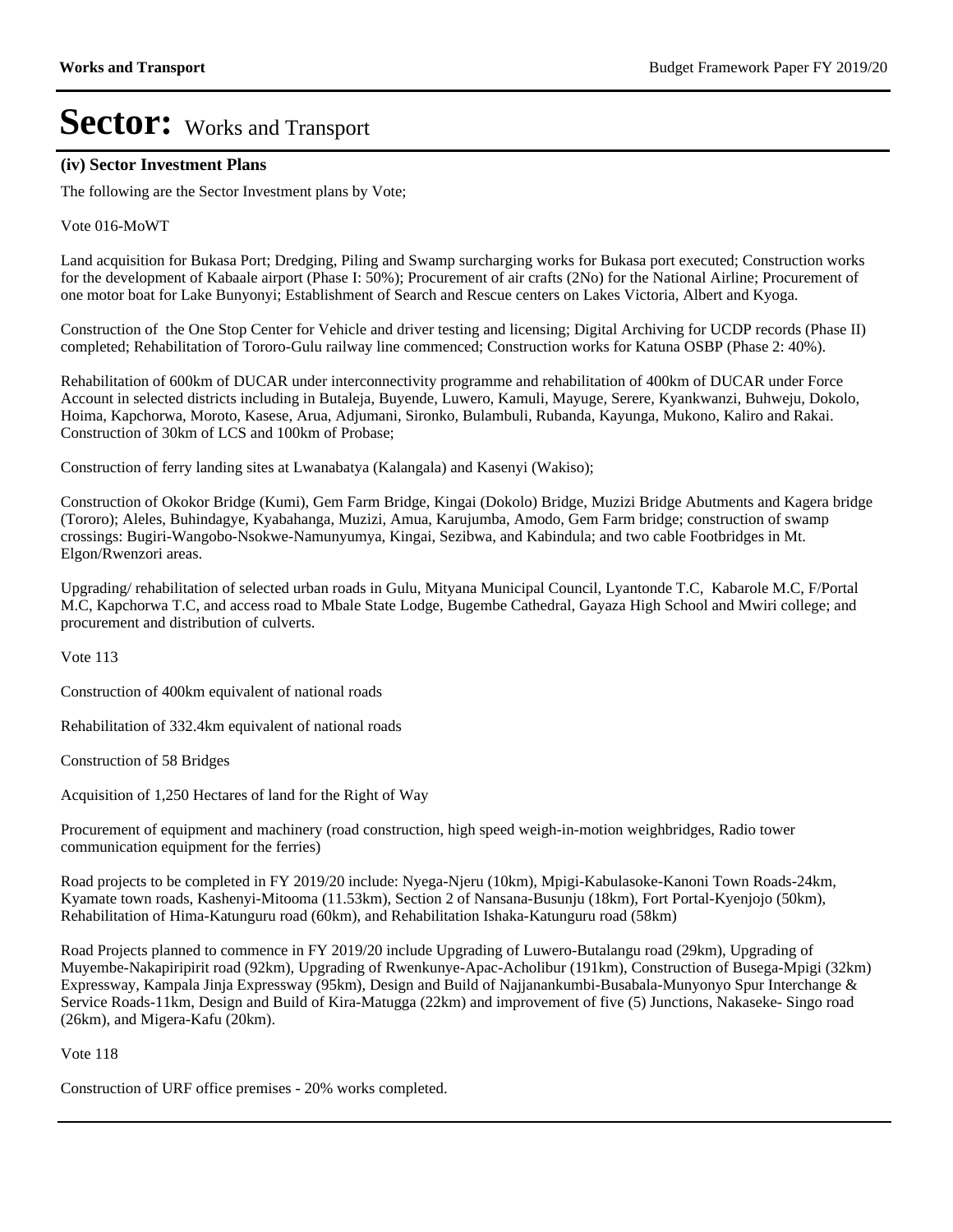#### **Table S1.2 SECTOR OUTCOMES AND OUTCOME INDICATORS**

#### **Sector Outcome : Improved transportation system**

#### **Sector Objectives contributed to by the Sector Outcome**

1. Develop adequate, reliable and efficient multi modal transport network in the country.

| <b>Sector Outcome Indicators</b>                                                 | <b>O4</b> Actual |           |                  |                 | <b>Performance Targets</b> |           |           |
|----------------------------------------------------------------------------------|------------------|-----------|------------------|-----------------|----------------------------|-----------|-----------|
|                                                                                  | 2017/18          | 2018/19   | <b>Base</b> year | <b>Baseline</b> | 2019/20                    | 2020/21   | 2021/22   |
| Proportion of the rural population who live<br>within 2 km of an all-season road | 85%              | 80%       | 2017             | 85%             | 87%                        | 88%       | 90%       |
| No. of passengers by Air                                                         | 1,722,856        | 1,837,167 | 2017             | 1,607,628       | 1.837.167                  | 1,974,223 | 2.240.223 |
| Proportion of freight traffic by Railway<br>Transport                            | 3.5%             | 6%        | 2017             | 5.8%            | 8%                         | 10%       | 12%       |
| Proportion of National road network in fair to<br>good condition (paved)         | 97%              | 85%       | 2017             | 80%             | 88%                        | 90%       | 92%       |
| Proportion of National road network in fair to<br>good condition (unpaved)       | 83%              | 72%       | 2017             | 70%             | 80%                        | 85%       | 88%       |

**Sector Outcome : Enhanced sector implementation capacity**

#### **Sector Objectives contributed to by the Sector Outcome**

1. Improve the human resource and institutional capacity of the Sector to efficiently execute the planned interventions

| <b>Sector Outcome Indicators</b>                             | <b>O4 Actual</b> |         |                  |                 | <b>Performance Targets</b> |         |         |
|--------------------------------------------------------------|------------------|---------|------------------|-----------------|----------------------------|---------|---------|
|                                                              | 2017/18          | 2018/19 | <b>Base year</b> | <b>Baseline</b> | 2019/20                    | 2020/21 | 2021/22 |
| Percentage of outcome indicators achieved<br>against targets | 56%              | 70%     | 2016             | 70%             | 75%                        | 80%     | 85%     |

#### **Sector Outcome : Vibrant and operational national construction industry**

#### **Sector Objectives contributed to by the Sector Outcome**

1. Improve the National Construction Industry

| <b>Sector Outcome Indicators</b>                                     | <b>O4 Actual</b> |         |                           |     | <b>Performance Targets</b> |         |         |
|----------------------------------------------------------------------|------------------|---------|---------------------------|-----|----------------------------|---------|---------|
|                                                                      | 2017/18          | 2018/19 | <b>Base year Baseline</b> |     | 2019/20                    | 2020/21 | 2021/22 |
| Proportion of value of construction works<br>executed by local firms | 24%              | 20%     | 2017                      | 18% | 25%                        | 30%     | 35%     |

#### **Sector Outcome : Improved safety of transport services**

#### **Sector Objectives contributed to by the Sector Outcome**

1. Increase safety of transport services

| <b>Sector Outcome Indicators</b>                 | <b>O4 Actual</b> |         |                  |                 | <b>Performance Targets</b> |         |         |
|--------------------------------------------------|------------------|---------|------------------|-----------------|----------------------------|---------|---------|
|                                                  | 2017/18          | 2018/19 | <b>Base year</b> | <b>Baseline</b> | 2019/20                    | 2020/21 | 2021/22 |
| Fatalities per 100,000 persons by road transport |                  |         | 2017             |                 |                            |         |         |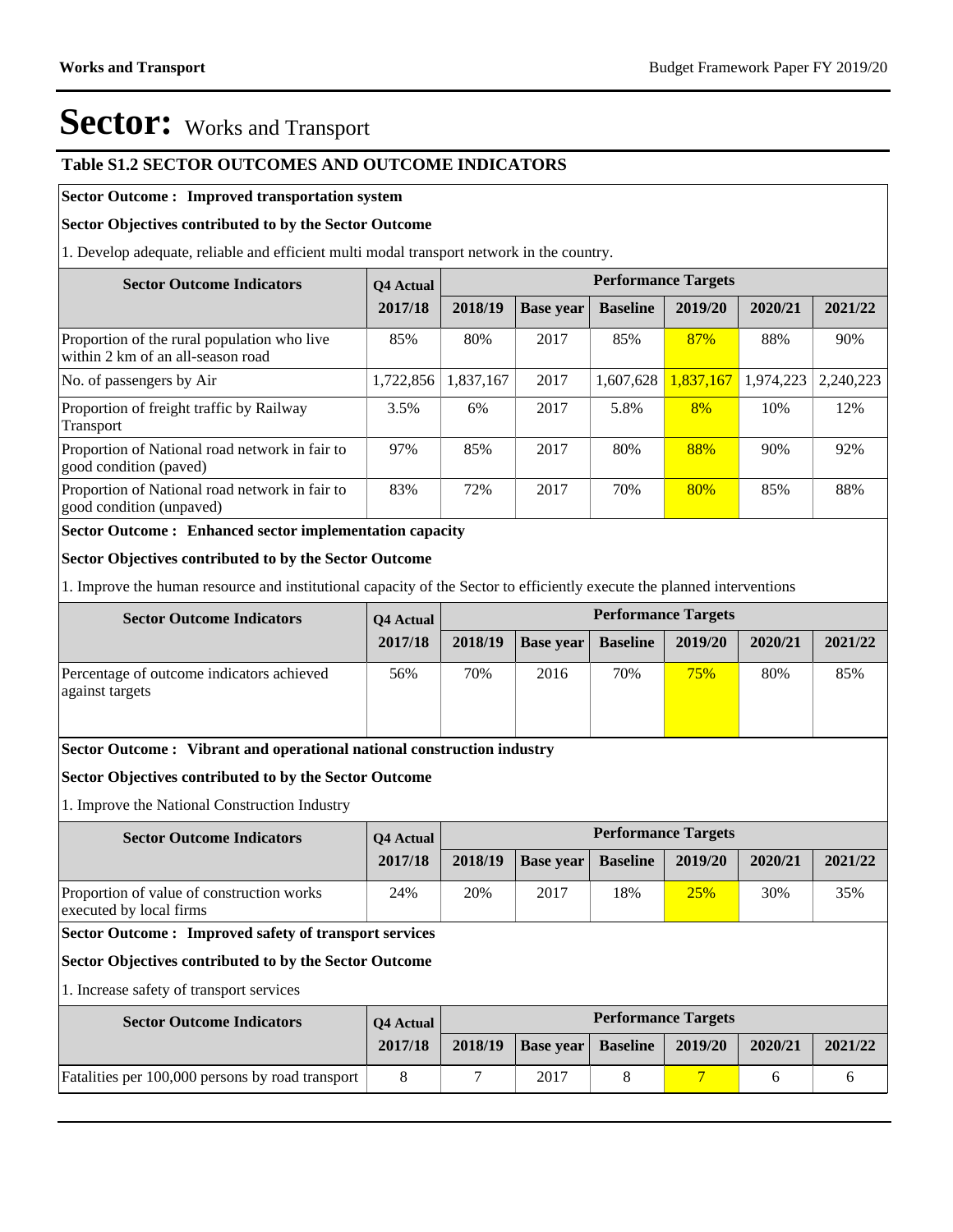| $100.000$ persons<br>Fatalities<br>per<br>on water | - -<br>10<br>- | 2017<br>∠∪ | ററ<br>$\sim$ |  |  |
|----------------------------------------------------|----------------|------------|--------------|--|--|
|                                                    |                |            |              |  |  |

#### **S2: PROGRAMME OUTCOMES,OUTCOME INDICATORS AND PROPOSED BUDGET ALLOCATIONS ALIGNED TO THE NDP**

#### **Table S2.1: Programme Outcomes and Outcome Indicators Aligned to the NDP**

| Vote 016 : Ministry of Works and Transport                                  |                                                                                                                                                                                     |                          |                      |                            |                          |                          |
|-----------------------------------------------------------------------------|-------------------------------------------------------------------------------------------------------------------------------------------------------------------------------------|--------------------------|----------------------|----------------------------|--------------------------|--------------------------|
| <b>Programme:</b>                                                           | 01 Transport Regulation                                                                                                                                                             |                          |                      |                            |                          |                          |
| <b>Programme Objective:</b>                                                 | To formulate and review policies, laws, regulations and standards so as to improve safety in Water,<br>Rail, Air and Road modes of transport;                                       |                          |                      |                            |                          |                          |
|                                                                             | To regulate and conduct advocacy campaigns to improve safety in road, rail and inland water<br>transport modes;                                                                     |                          |                      |                            |                          |                          |
|                                                                             | To monitor and evaluate the effectiveness of policies, laws, regulations, standards and advocacy<br>safety campaigns in road and rail transport;                                    |                          |                      |                            |                          |                          |
|                                                                             | To formulate and review policies, laws, regulations and standards so as to improve safety in inland<br>water transport                                                              |                          |                      |                            |                          |                          |
| <b>Responsible Officer:</b>                                                 | Director of Transport                                                                                                                                                               |                          |                      |                            |                          |                          |
| <b>Programme Outcome:</b>                                                   | Relevant policy and regulatory framework for safety of transport services                                                                                                           |                          |                      |                            |                          |                          |
| Sector Outcomes contributed to by the Programme Outcome                     |                                                                                                                                                                                     |                          |                      |                            |                          |                          |
| 1. Improved safety of transport services                                    |                                                                                                                                                                                     |                          |                      |                            |                          |                          |
|                                                                             |                                                                                                                                                                                     |                          |                      | <b>Performance Targets</b> |                          |                          |
| <b>Programme Performance Indicators</b>                                     |                                                                                                                                                                                     | 2017/18<br><b>Actual</b> | 2018/19<br>Q1 Actual | 2019/20<br><b>Target</b>   | 2020/21<br><b>Target</b> | 2021/22<br><b>Target</b> |
| • % of Driving Schools meeting the required standards                       |                                                                                                                                                                                     | 75                       | 20%                  | 50%                        | 60%                      | 80%                      |
| <b>Programme:</b>                                                           | 02 Transport Services and Infrastructure                                                                                                                                            |                          |                      |                            |                          |                          |
| <b>Programme Objective:</b>                                                 | To plan, develop and maintain economic, efficient and effective transport services and infrastructure;<br>Enhance integration of transport services in line with NDP II objectives. |                          |                      |                            |                          |                          |
| <b>Responsible Officer:</b>                                                 | Director of Transport                                                                                                                                                               |                          |                      |                            |                          |                          |
| <b>Programme Outcome:</b>                                                   | Increased efficiency and effectiveness of transport services                                                                                                                        |                          |                      |                            |                          |                          |
| Sector Outcomes contributed to by the Programme Outcome                     |                                                                                                                                                                                     |                          |                      |                            |                          |                          |
| 1. Improved transportation system                                           |                                                                                                                                                                                     |                          |                      |                            |                          |                          |
|                                                                             |                                                                                                                                                                                     |                          |                      | <b>Performance Targets</b> |                          |                          |
| <b>Programme Performance Indicators</b>                                     |                                                                                                                                                                                     | 2017/18                  | 2018/19              | 2019/20                    | 2020/21                  | 2021/22                  |
|                                                                             |                                                                                                                                                                                     | <b>Actual</b>            | Q1 Actual            | <b>Target</b>              | <b>Target</b>            | <b>Target</b>            |
| • Proportion of freight cargo by road, railway and<br>water transport mode. |                                                                                                                                                                                     | 20                       | 3%                   | 8%                         | 10%                      | 12%                      |
| <b>Programme:</b>                                                           | 03 Construction Standards and Quality Assurance                                                                                                                                     |                          |                      |                            |                          |                          |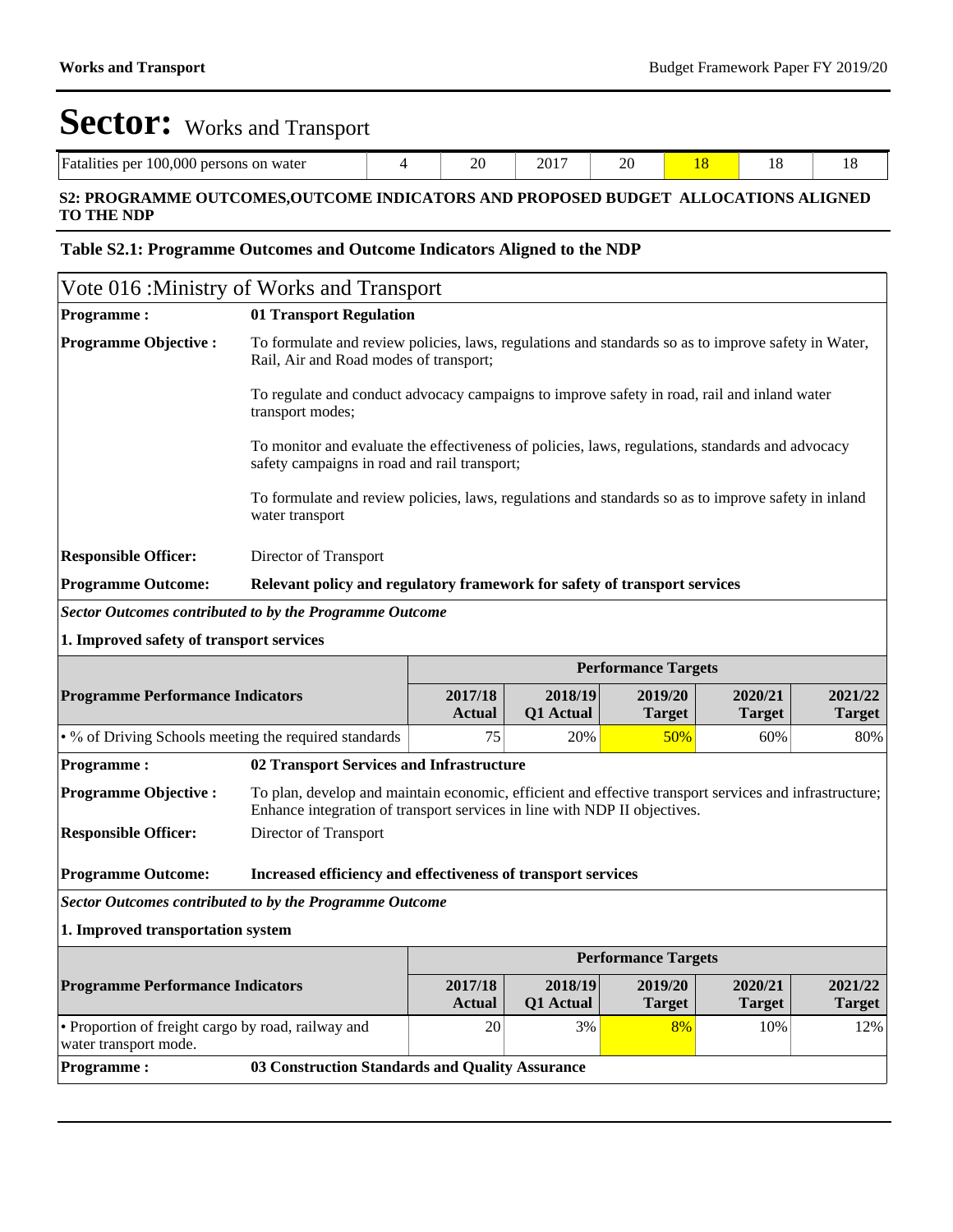| <b>Programme Objective:</b>                                           | To develop laws, standards and guidelines that would ensure effective, safe, efficient and adequate<br>delivery of services in the construction industry; |                          |                      |                            |                          |                          |
|-----------------------------------------------------------------------|-----------------------------------------------------------------------------------------------------------------------------------------------------------|--------------------------|----------------------|----------------------------|--------------------------|--------------------------|
|                                                                       | To review policy guidelines on construction and maintenance of roads and bridges;                                                                         |                          |                      |                            |                          |                          |
|                                                                       | To monitor their compliance in the construction industry;                                                                                                 |                          |                      |                            |                          |                          |
|                                                                       | To provide technical support services to other Government Departments and Agencies in building<br>works                                                   |                          |                      |                            |                          |                          |
| <b>Responsible Officer:</b>                                           | Director of Engineering and Works/Engineer in Chief                                                                                                       |                          |                      |                            |                          |                          |
| <b>Programme Outcome:</b>                                             | <b>Strengthened national Construction Industry</b>                                                                                                        |                          |                      |                            |                          |                          |
| <b>Sector Outcomes contributed to by the Programme Outcome</b>        |                                                                                                                                                           |                          |                      |                            |                          |                          |
| 1. Vibrant and operational national construction industry             |                                                                                                                                                           |                          |                      |                            |                          |                          |
|                                                                       |                                                                                                                                                           |                          |                      | <b>Performance Targets</b> |                          |                          |
| <b>Programme Performance Indicators</b>                               |                                                                                                                                                           | 2017/18<br><b>Actual</b> | 2018/19<br>Q1 Actual | 2019/20<br><b>Target</b>   | 2020/21<br><b>Target</b> | 2021/22<br><b>Target</b> |
| • Proportion of construction works (value) executed by<br>local firms |                                                                                                                                                           | 24%                      |                      | 25%                        | 30%                      | 35%                      |
| <b>Programme:</b>                                                     | 04 District, Urban and Community Access Roads                                                                                                             |                          |                      |                            |                          |                          |
| <b>Programme Objective:</b>                                           | To review policy guidelines on construction and maintenance of roads and bridges;                                                                         |                          |                      |                            |                          |                          |
|                                                                       | To provide technical support for construction and maintenance works undertaken by other MDAs;                                                             |                          |                      |                            |                          |                          |
|                                                                       | To implement works projects of National importance                                                                                                        |                          |                      |                            |                          |                          |
| <b>Responsible Officer:</b>                                           | Director of Engineering and Works/Engineer in Chief                                                                                                       |                          |                      |                            |                          |                          |
| <b>Programme Outcome:</b>                                             | <b>Improved District, urban and community access Roads</b>                                                                                                |                          |                      |                            |                          |                          |
| <b>Sector Outcomes contributed to by the Programme Outcome</b>        |                                                                                                                                                           |                          |                      |                            |                          |                          |
| 1. Improved transportation system                                     |                                                                                                                                                           |                          |                      |                            |                          |                          |
|                                                                       |                                                                                                                                                           |                          |                      | <b>Performance Targets</b> |                          |                          |
| <b>Programme Performance Indicators</b>                               |                                                                                                                                                           | 2017/18<br><b>Actual</b> | 2018/19<br>Q1 Actual | 2019/20<br><b>Target</b>   | 2020/21<br><b>Target</b> | 2021/22<br><b>Target</b> |
| • Percentage of District roads in fair to good condition              |                                                                                                                                                           | 55%                      | 20%                  | 68%                        | 70%                      | 72%                      |
| <b>Programme:</b>                                                     | <b>05 Mechanical Engineering Services</b>                                                                                                                 |                          |                      |                            |                          |                          |
| <b>Programme Objective:</b>                                           | To develop policies, laws, standards and guidelines for models/makes of<br>vehicles for government and public usage;                                      |                          |                      |                            |                          |                          |
|                                                                       | To provide technical advice to<br>government and public on mechanical engineering equipment.                                                              |                          |                      |                            |                          |                          |
| <b>Responsible Officer:</b>                                           | Director of Engineering and Works/Engineer in Chief                                                                                                       |                          |                      |                            |                          |                          |
| <b>Programme Outcome:</b>                                             | Functional government vehicles, road equipment, and ferry services                                                                                        |                          |                      |                            |                          |                          |
| <b>Sector Outcomes contributed to by the Programme Outcome</b>        |                                                                                                                                                           |                          |                      |                            |                          |                          |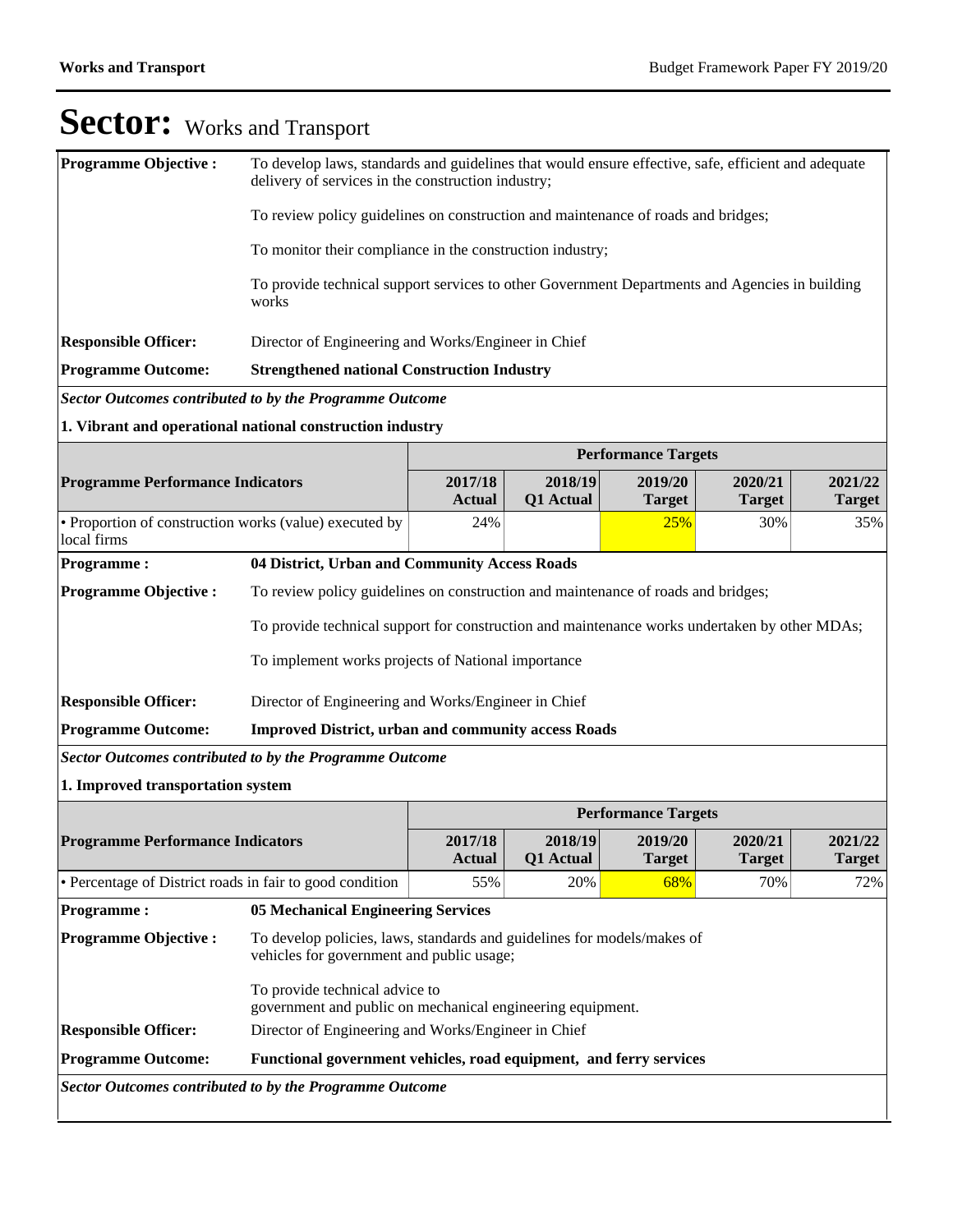Т

# Sector: Works and Transport

### **1. Improved transportation system**

|                                                                                                              |                                                                                                                                                                                         |                          |                      | <b>Performance Targets</b> |                          |                          |
|--------------------------------------------------------------------------------------------------------------|-----------------------------------------------------------------------------------------------------------------------------------------------------------------------------------------|--------------------------|----------------------|----------------------------|--------------------------|--------------------------|
| <b>Programme Performance Indicators</b>                                                                      |                                                                                                                                                                                         | 2017/18<br><b>Actual</b> | 2018/19<br>Q1 Actual | 2019/20<br><b>Target</b>   | 2020/21<br><b>Target</b> | 2021/22<br><b>Target</b> |
| • % of district equipment in good working condition.                                                         |                                                                                                                                                                                         | 70%                      | 75%                  | 90%                        | 90%                      | 85%                      |
| <b>Programme:</b>                                                                                            | <b>49 Policy, Planning and Support Services</b>                                                                                                                                         |                          |                      |                            |                          |                          |
| <b>Programme Objective:</b>                                                                                  | To provide support services and tools as well as coordinate Policy formulation and Strategic<br>Planning;                                                                               |                          |                      |                            |                          |                          |
|                                                                                                              | To promote proper human resource management and capacity building programmes;                                                                                                           |                          |                      |                            |                          |                          |
|                                                                                                              | To coordinate sector budgets, plans and policies;                                                                                                                                       |                          |                      |                            |                          |                          |
|                                                                                                              | To monitor and evaluate implementation of the ministry policies, plans and projects;                                                                                                    |                          |                      |                            |                          |                          |
|                                                                                                              | To provide technical support to various departments during planning, projects and policy formulation<br>process;                                                                        |                          |                      |                            |                          |                          |
|                                                                                                              | To formulate Sector Budget Framework Paper and Ministerial Policy Statement                                                                                                             |                          |                      |                            |                          |                          |
| <b>Responsible Officer:</b>                                                                                  | Under secretary F&A and Commissioner Policy and Planning                                                                                                                                |                          |                      |                            |                          |                          |
| <b>Programme Outcome:</b>                                                                                    | Improved coordination of sector priorities, policies, strategies, institutions and budgets                                                                                              |                          |                      |                            |                          |                          |
| <b>Sector Outcomes contributed to by the Programme Outcome</b>                                               |                                                                                                                                                                                         |                          |                      |                            |                          |                          |
| 1. Enhanced sector implementation capacity                                                                   |                                                                                                                                                                                         |                          |                      |                            |                          |                          |
|                                                                                                              |                                                                                                                                                                                         |                          |                      | <b>Performance Targets</b> |                          |                          |
|                                                                                                              |                                                                                                                                                                                         |                          |                      |                            |                          |                          |
| <b>Programme Performance Indicators</b>                                                                      |                                                                                                                                                                                         | 2017/18<br><b>Actual</b> | 2018/19<br>Q1 Actual | 2019/20<br><b>Target</b>   | 2020/21<br><b>Target</b> | 2021/22<br><b>Target</b> |
| • Level of compliance of the Ministerial Policy<br>Statement (MPS) to Gender and Equity budgeting.           |                                                                                                                                                                                         | 65%                      | 54.3%                | 70%                        | 75%                      | 80%                      |
| Vote 113 : Uganda National Roads Authority                                                                   |                                                                                                                                                                                         |                          |                      |                            |                          |                          |
|                                                                                                              | 51 National Roads Maintenance & Construction                                                                                                                                            |                          |                      |                            |                          |                          |
|                                                                                                              | To optimize the quality, timeliness and cost effectiveness of national road works<br>To guarantee all year round safe and efficient movement of people and goods throughout the country |                          |                      |                            |                          |                          |
|                                                                                                              | Allen. C. Kagina                                                                                                                                                                        |                          |                      |                            |                          |                          |
| <b>Programme:</b><br><b>Programme Objective:</b><br><b>Responsible Officer:</b><br><b>Programme Outcome:</b> | A developed and well maintained national roads network that is responsive to the economic<br>development needs of Uganda, is safe for all road users and is environmentally sustainable |                          |                      |                            |                          |                          |
| <b>Sector Outcomes contributed to by the Programme Outcome</b>                                               |                                                                                                                                                                                         |                          |                      |                            |                          |                          |
| 1. Improved transportation system                                                                            |                                                                                                                                                                                         |                          |                      |                            |                          |                          |
|                                                                                                              |                                                                                                                                                                                         |                          |                      | <b>Performance Targets</b> |                          |                          |
| <b>Programme Performance Indicators</b>                                                                      |                                                                                                                                                                                         | 2017/18<br><b>Actual</b> | 2018/19<br>Q1 Actual | 2019/20<br><b>Target</b>   | 2020/21<br><b>Target</b> | 2021/22<br><b>Target</b> |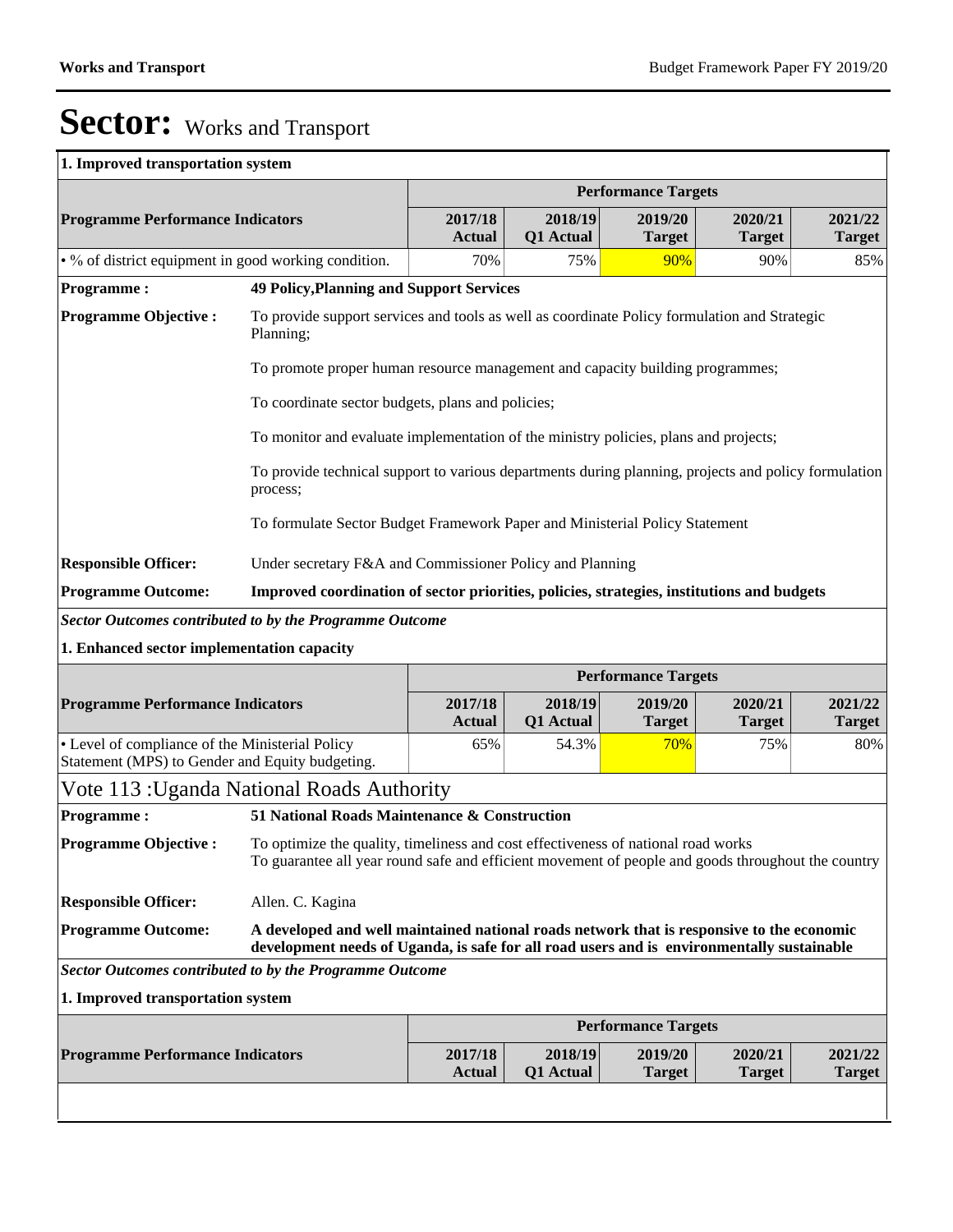| 97% of paved<br>roads in fair<br>to good<br>condition.<br>83% of<br>unpaved<br>roads in fair<br>to good<br>condition                                                                                      |                                                                | roads in fair<br>to good<br>condition.<br>$75\%$ of<br>unpaved<br>roads in fair<br>to good | roads in fair<br>to good<br>condition.<br>$75%$ of<br>unpaved<br>roads in fair<br>to good<br>condition                                                                     | roads in fair<br>to good<br>condition.<br>75% of<br>unpaved<br>roads in fair<br>to good<br>condition |  |  |  |  |  |  |  |  |
|-----------------------------------------------------------------------------------------------------------------------------------------------------------------------------------------------------------|----------------------------------------------------------------|--------------------------------------------------------------------------------------------|----------------------------------------------------------------------------------------------------------------------------------------------------------------------------|------------------------------------------------------------------------------------------------------|--|--|--|--|--|--|--|--|
| <b>Programme Objective:</b><br>Eng. Dr. Michael Moses Odongo                                                                                                                                              |                                                                |                                                                                            |                                                                                                                                                                            |                                                                                                      |  |  |  |  |  |  |  |  |
| <b>Responsible Officer:</b><br><b>Programme Outcome:</b><br>Enhanced efficiency in transportation and travel time                                                                                         |                                                                |                                                                                            |                                                                                                                                                                            |                                                                                                      |  |  |  |  |  |  |  |  |
| <b>Sector Outcomes contributed to by the Programme Outcome</b>                                                                                                                                            |                                                                |                                                                                            |                                                                                                                                                                            |                                                                                                      |  |  |  |  |  |  |  |  |
| 1. Improved transportation system                                                                                                                                                                         |                                                                |                                                                                            |                                                                                                                                                                            |                                                                                                      |  |  |  |  |  |  |  |  |
| <b>Performance Targets</b>                                                                                                                                                                                |                                                                |                                                                                            |                                                                                                                                                                            |                                                                                                      |  |  |  |  |  |  |  |  |
| 2017/18<br><b>Actual</b>                                                                                                                                                                                  | Q1 Actual                                                      | 2019/20<br><b>Target</b>                                                                   | 2020/21<br><b>Target</b>                                                                                                                                                   | 2021/22<br><b>Target</b>                                                                             |  |  |  |  |  |  |  |  |
|                                                                                                                                                                                                           |                                                                | 58% of Public<br>roads network<br>condition                                                | 70% of Pulic<br>roads network<br>in fair to good<br>condition                                                                                                              | 75% of Public<br>roads network<br>in fair to good<br>condition                                       |  |  |  |  |  |  |  |  |
| Vote 122: Kampala Capital City Authority                                                                                                                                                                  |                                                                |                                                                                            |                                                                                                                                                                            |                                                                                                      |  |  |  |  |  |  |  |  |
| 06 Urban Road Network Development                                                                                                                                                                         |                                                                |                                                                                            |                                                                                                                                                                            |                                                                                                      |  |  |  |  |  |  |  |  |
| To improve mobility in the City.                                                                                                                                                                          |                                                                |                                                                                            |                                                                                                                                                                            |                                                                                                      |  |  |  |  |  |  |  |  |
| Director Engineering and Technical Services                                                                                                                                                               |                                                                |                                                                                            |                                                                                                                                                                            |                                                                                                      |  |  |  |  |  |  |  |  |
| <b>Responsible Officer:</b><br><b>Programme Outcome:</b><br>Construction of the City roads net work, drainage system and lights is aimed at improving the<br>connectivity in the City as well as security |                                                                |                                                                                            |                                                                                                                                                                            |                                                                                                      |  |  |  |  |  |  |  |  |
|                                                                                                                                                                                                           |                                                                |                                                                                            |                                                                                                                                                                            |                                                                                                      |  |  |  |  |  |  |  |  |
|                                                                                                                                                                                                           |                                                                |                                                                                            |                                                                                                                                                                            |                                                                                                      |  |  |  |  |  |  |  |  |
| <b>Performance Targets</b>                                                                                                                                                                                |                                                                |                                                                                            |                                                                                                                                                                            |                                                                                                      |  |  |  |  |  |  |  |  |
| 2017/18<br><b>Actual</b>                                                                                                                                                                                  | Q1 Actual                                                      | 2019/20<br><b>Target</b>                                                                   | 2020/21<br><b>Target</b>                                                                                                                                                   | 2021/22<br><b>Target</b>                                                                             |  |  |  |  |  |  |  |  |
| 57%                                                                                                                                                                                                       |                                                                | 67%                                                                                        | 69%                                                                                                                                                                        | 71%                                                                                                  |  |  |  |  |  |  |  |  |
| 44%                                                                                                                                                                                                       |                                                                |                                                                                            | 59%                                                                                                                                                                        | 62%                                                                                                  |  |  |  |  |  |  |  |  |
| 53%                                                                                                                                                                                                       |                                                                | 47%                                                                                        | 52%                                                                                                                                                                        | 63%                                                                                                  |  |  |  |  |  |  |  |  |
| 23%                                                                                                                                                                                                       |                                                                |                                                                                            | 87%                                                                                                                                                                        | 89%                                                                                                  |  |  |  |  |  |  |  |  |
|                                                                                                                                                                                                           | <b>Sector Outcomes contributed to by the Programme Outcome</b> | 52 National and District Road Maintenance<br>Not measured $50\%$ of public                 | Finance Routine and Periodic Maintenance of Public Roads<br>2018/19<br>oads network<br>in fair to good in fair to good<br>condition<br>2018/19<br>46%<br>33%<br>64%<br>29% | 85% of paved 85% of paved 85% of paved<br>condition<br>55%<br>85%                                    |  |  |  |  |  |  |  |  |

**Table S2.2: Past Expenditure Outturns and Medium Term Projections by Programme**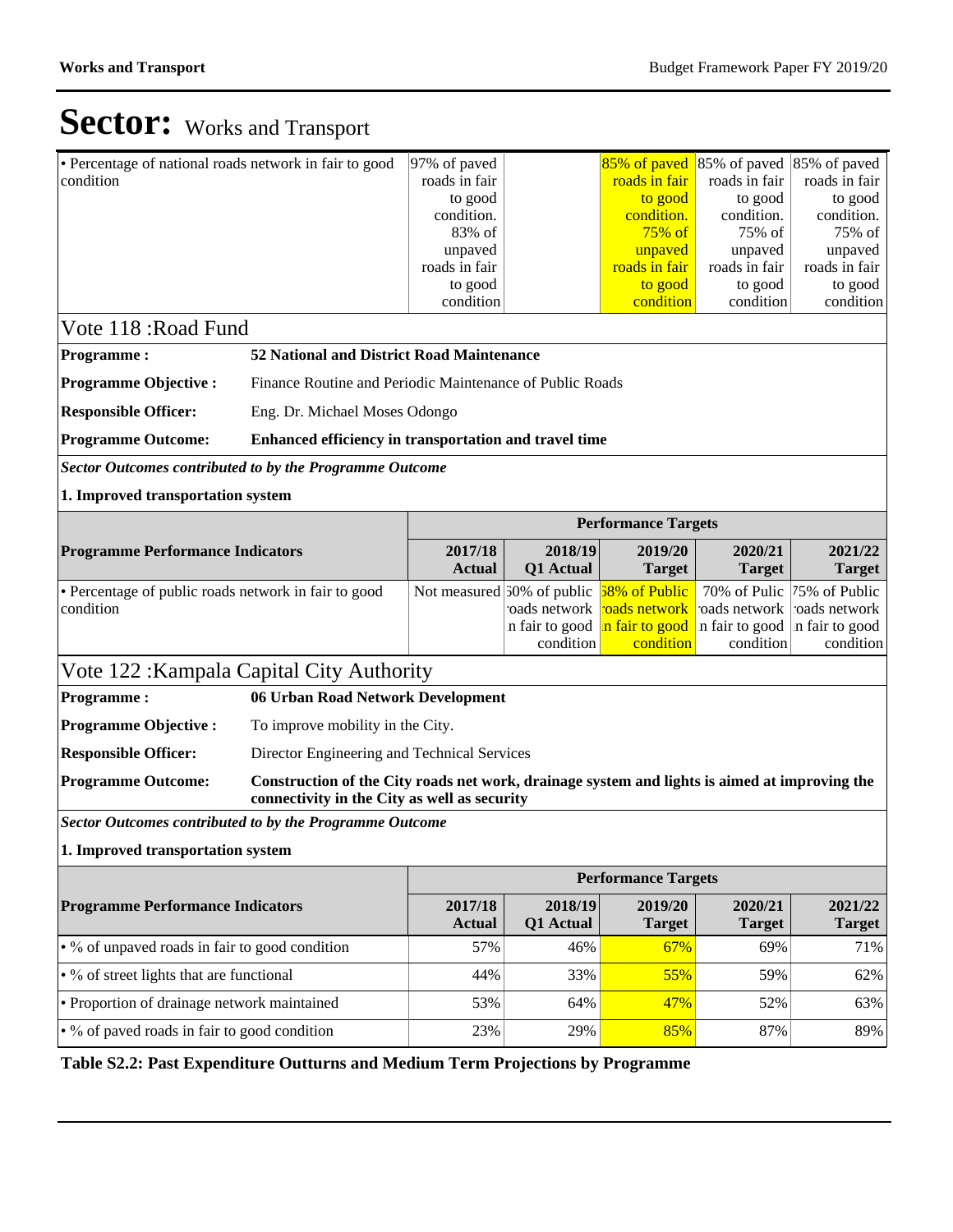| <b>Billion Uganda shillings</b>                    | 2017/18<br>2018/19 |                                  |                                 | 2019/20                          | <b>Medium Term Projections</b> |           |           |           |  |  |  |  |
|----------------------------------------------------|--------------------|----------------------------------|---------------------------------|----------------------------------|--------------------------------|-----------|-----------|-----------|--|--|--|--|
| <b>Programme Service</b>                           | <b>Outturn</b>     | <b>Approved</b><br><b>Budget</b> | <b>Releases</b><br>by end<br>Q1 | <b>Proposed</b><br><b>Budget</b> | 2020/21                        | 2021/22   | 2022/23   | 2023/24   |  |  |  |  |
| Vote: 016 Ministry of Works and Transport          |                    |                                  |                                 |                                  |                                |           |           |           |  |  |  |  |
| 01 Transport Regulation                            | 7.737              | 18.604                           | 0.988                           | 18.681                           | 29.869                         | 21.933    | 18.500    | 22.700    |  |  |  |  |
| 02 Transport Services and Infrastructure           | 196.764            | 623.760                          | 199.956                         | 1,125.131                        | 1,736.835                      | 3,251.722 | 2,516.135 | 1,750.506 |  |  |  |  |
| 03 Construction Standards and Quality<br>Assurance | 19.089             | 26.342                           | 3.525                           | 28.100                           | 47.000                         | 52.000    | 57.100    | 62.200    |  |  |  |  |
| 04 District, Urban and Community Access<br>Roads   | 27.462             | 122.300                          | 26.889                          | 115.000                          | 130.000                        | 130.000   | 130.000   | 130.000   |  |  |  |  |
| 05 Mechanical Engineering Services                 | 52.767             | 59.321                           | 15.554                          | 58.400                           | 76.000                         | 79.200    | 83.300    | 87.400    |  |  |  |  |
| 49 Policy, Planning and Support Services           | 16.366             | 24.471                           | 4.766                           | 25.333                           | 26.052                         | 28.980    | 32.679    | 37.760    |  |  |  |  |
| <b>Total for the Vote</b>                          | 320.185            | 874.798                          | 251.679                         | 1,370.646                        | 2,045.756                      | 3,563.835 | 2,837.714 | 2,090.565 |  |  |  |  |
| Vote: 113 Uganda National Roads Authority          |                    |                                  |                                 |                                  |                                |           |           |           |  |  |  |  |
| 51 National Roads Maintenance &<br>Construction    | 2,083.892          | 3,130.414                        | 427.478                         | 3,250.404                        | 3,876.751                      | 3,772.657 | 3,658.470 | 2,076.334 |  |  |  |  |
| <b>Total for the Vote</b>                          | 2,083.892          | 3,130.414                        | 427.478                         | 3,250.404                        | 3,876.751                      | 3,772.657 | 3,658.470 | 2,076.334 |  |  |  |  |
| Vote: 118 Road Fund                                |                    |                                  |                                 |                                  |                                |           |           |           |  |  |  |  |
| 52 National and District Road Maintenance          | 417.363            | 542.517                          | 133.540                         | 544.228                          | 623.971                        | 746.697   | 893.946   | 1,070.623 |  |  |  |  |
| <b>Total for the Vote</b>                          | 417.363            | 542.517                          | 133.540                         | 544,228                          | 623.971                        | 746.697   | 893.946   | 1,070.623 |  |  |  |  |
| Vote: 122 Kampala Capital City Authority           |                    |                                  |                                 |                                  |                                |           |           |           |  |  |  |  |
| 06 Urban Road Network Development                  | 120.339            | 215.450                          | 30.160                          | 128.135                          | 77.880                         | 77.880    | 77.880    | 77.880    |  |  |  |  |
| <b>Total for the Vote</b>                          | 120.339            | 215.450                          | 30.160                          | 128.135                          | 77.880                         | 77.880    | 77.880    | 77.880    |  |  |  |  |
| Vote: 500 501-850 Local Governments                |                    |                                  |                                 |                                  |                                |           |           |           |  |  |  |  |
| 81 District, Urban and Community Access<br>Roads   | 22.840             | 23.440                           | 7.813                           | 23.440                           | 23.440                         | 23.440    | 23.440    | 23.440    |  |  |  |  |
| <b>Total for the Vote</b>                          | 22.840             | 23.440                           | 7.813                           | 23.440                           | 23.440                         | 23.440    | 23.440    | 23.440    |  |  |  |  |
| <b>Total for the Sector</b>                        | 2,964.619          | 4,786.619                        | 850.670                         | 5,316.854                        | 6,647.798                      | 8,184.508 | 7,491.450 | 5,338.843 |  |  |  |  |

*S3:Sector Challenges in addressing Gender and equity issues for FY 2019/20*